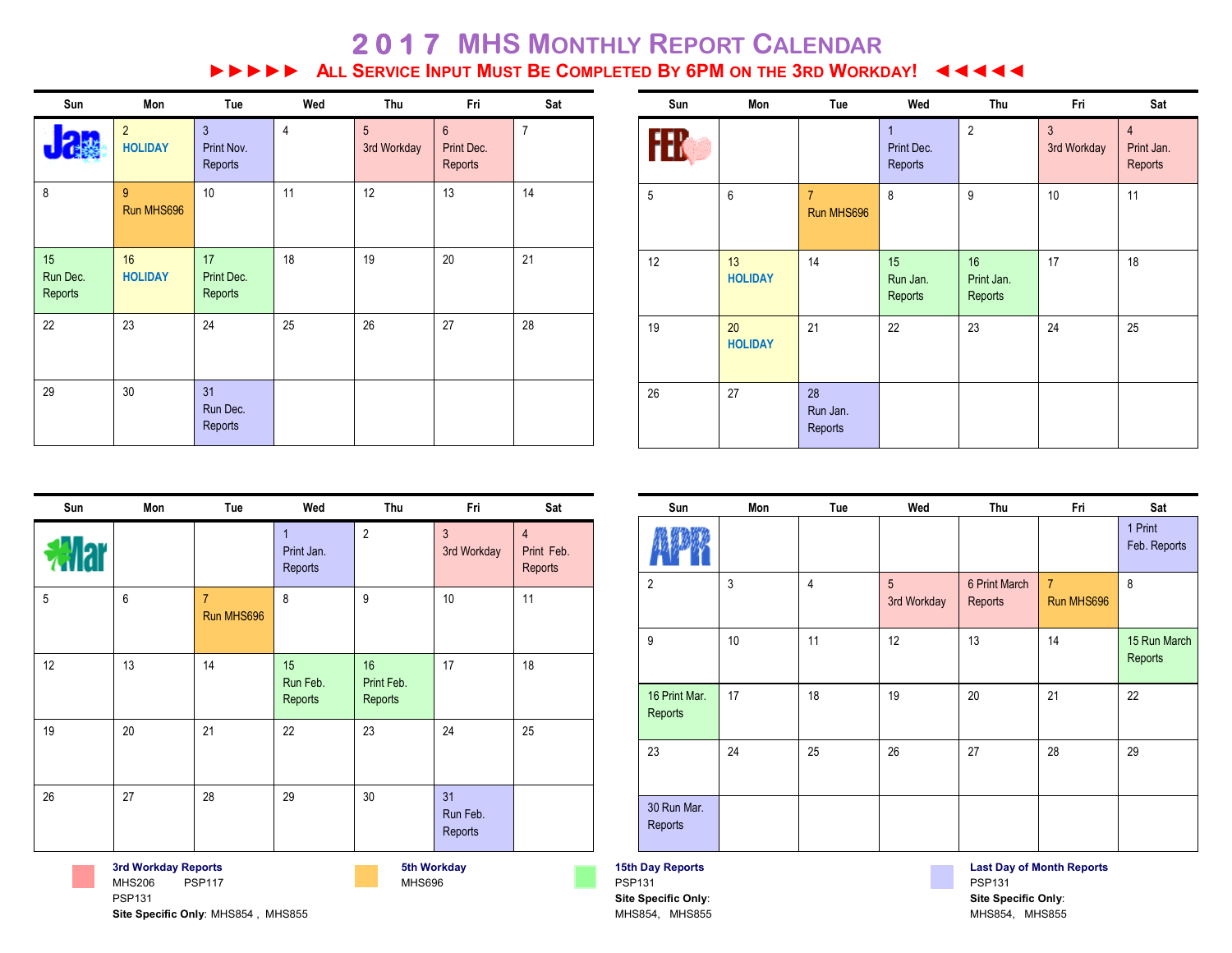## **2 0 1 7 MHS MONTHLY REPORT CALENDAR EXECUTE INFURNATION BE COMPLETED BY 6PM ON THE 3RD WORKDAY!** 44444

| Sun            | Mon                                | Tue                                 | Wed                           | Thu                                             | Fri                          | Sat |
|----------------|------------------------------------|-------------------------------------|-------------------------------|-------------------------------------------------|------------------------------|-----|
|                | 1<br><b>Print March</b><br>Reports | $\overline{2}$                      | $\mathfrak{Z}$<br>3rd Workday | $\overline{4}$<br><b>Print April</b><br>Reports | $\overline{5}$<br>Run MHS696 | 6   |
| $\overline{7}$ | 8                                  | 9                                   | 10                            | 11                                              | 12                           | 13  |
| 14             | 15<br>Run April<br>Reports         | 16<br><b>Print April</b><br>Reports | 17                            | 18                                              | 19                           | 20  |
| 21             | 22                                 | 23                                  | 24                            | 25                                              | 26                           | 27  |
| 28             | 29<br><b>HOLIDAY</b>               | 30                                  | 31<br>Run April<br>Reports    |                                                 |                              |     |

| Sun | Mon              | Tue                                           | Wed                          | Thu                                           | Fri                               | Sat         |
|-----|------------------|-----------------------------------------------|------------------------------|-----------------------------------------------|-----------------------------------|-------------|
|     |                  |                                               |                              | $\mathbf{1}$<br><b>Print April</b><br>Reports | $\overline{2}$                    | $\mathsf 3$ |
| 4   | 5<br>3rd Workday | $6\phantom{a}$<br><b>Print May</b><br>Reports | $\overline{7}$<br>Run MHS696 | 8                                             | 9                                 | 10          |
| 11  | 12               | 13                                            | 14                           | 15<br>Run May<br>Reports                      | 16<br><b>Print May</b><br>Reports | 17          |
| 18  | 19               | 20                                            | 21                           | 22                                            | 23                                | 24          |
| 25  | 26               | 27                                            | 28                           | 29                                            | 30<br>Run May<br>Reports          |             |

| Sun                      | Mon                    | Tue                              | Wed | Thu                           | Fri                     | Sat                    |
|--------------------------|------------------------|----------------------------------|-----|-------------------------------|-------------------------|------------------------|
|                          |                        |                                  |     |                               |                         | 1 Print May<br>Reports |
| $\overline{2}$           | $\mathfrak{Z}$         | $\overline{4}$<br><b>HOLIDAY</b> | 5   | $6\phantom{1}$<br>3rd Workday | 7 Print June<br>Reports | 8                      |
| 9                        | 10<br>Run MHS696       | 11                               | 12  | 13                            | 14                      | 15 Run June<br>Reports |
| 16 Print June<br>Reports | 17                     | 18                               | 19  | 20                            | 21                      | 22                     |
| 23                       | 24                     | 25                               | 26  | 27                            | 28                      | 29                     |
| 30                       | 31 Run June<br>Reports |                                  |     |                               |                         |                        |

**5th Workday** MHS696

| Sun | Mon                          | Tue                               | Wed                         | Thu                         | Fri                                     | Sat |
|-----|------------------------------|-----------------------------------|-----------------------------|-----------------------------|-----------------------------------------|-----|
|     |                              | 1<br><b>Print June</b><br>Reports | $\overline{2}$              | $\mathbf{3}$<br>3rd Workday | $\overline{4}$<br>Print July<br>Reports | 5   |
| 6   | $\overline{7}$<br>Run MHS696 | 8                                 | 9                           | 10                          | 11                                      | 12  |
| 13  | 14                           | 15<br>Run July<br>Reports         | 16<br>Print July<br>Reports | 17                          | 18                                      | 19  |
| 20  | 21                           | 22                                | 23                          | 24                          | 25                                      | 26  |
| 27  | 28                           | 29                                | $30\,$                      | 31<br>Run July<br>Reports   |                                         |     |

**15th Day Reports** PSP131 **Site Specific Only**: MHS854, MHS855 **Last Day of Month Reports**  PSP131 **Site Specific Only**: MHS854, MHS855

**Site Specific Only**: MHS854 , MHS855

**3rd Workday Reports**  MHS206 PSP117

PSP131